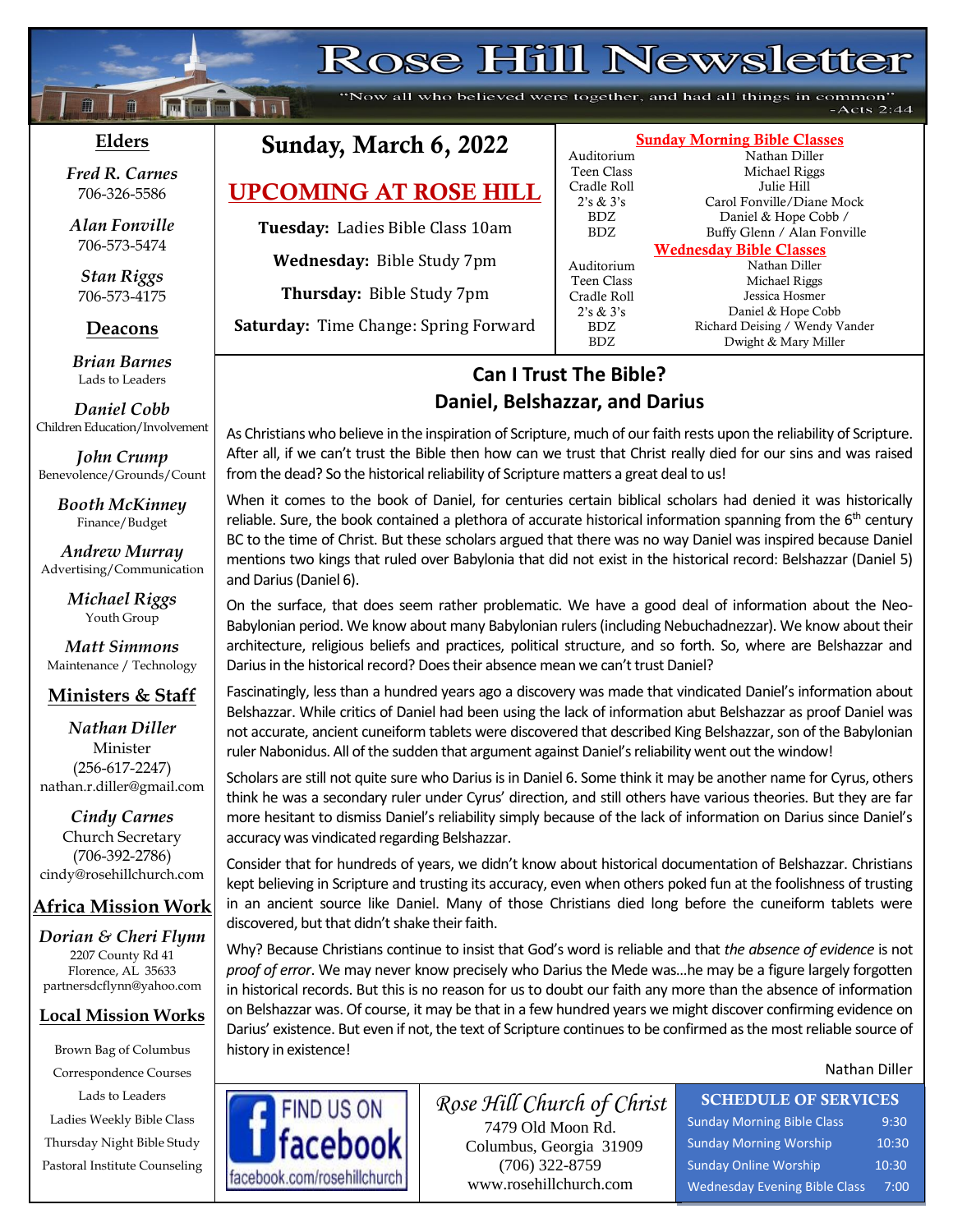## **PRAYER LIST – MEMBERS**

*\*Chuck Burns* is recovering at home from surgery.

*\*Richard Deising* will be doing a clinical trial for an immunotherapy treatment and then surgery in April.

*\*Easton Barnes* is recovering from surgery on his wrist and elbow.

*\*Pat Taylor* is home recovering from hip surgery.

*\*Rick Cox* has started chemo.

*\*Donna Greene* is recovering from elbow surgery.

*\*Becky Rodgers* is recovering from foot surgery.

#### **Ongoing Health Issues***:*

*Larry & Margaret Stewart Pat Johnson Ron & Judy Mixon Anne Jones Craft, Mae Debbie Robison Billy McQuilton Jason Valero Lonnie & Pat Taylor Dorothy Roach Victoria Garrett*

## **PRAYER LIST – SHUT-INS**

*Riggs, Carol*

*Burns, Chuck Campbell, Patricia Craft, Jerry Jones, Anne*

## **PRAYER LIST - FRIENDS & FAMILY**

 *\*Sanda Dobbins* (cousin of Dewayne Long) was attacked by 2 German Shepards dogs and has over 100 stitches and in a lot of pain.

*\*Carson* (1 month old grandson of Wendy & Tim Vander) had blood work done that showed abnormality and is having it redone. Pray for normal blood work.

*\*John Hiers, Sr.* (John Hiers dad) is in congestive heart failure.

*\*Brittany,* (Lacey Barnes sister-in-law) has a ruptured disc, bulging disk and sciatica and is in pain.

*\*Jeanette Brooks* (Hope Cobb's grandmother) is in rehab.

*\*Ralph Bond* (Justin Bond's dad – Stan Riggs son-in-law) is recovering from having a kidney removed.

\**Lynn Baskin* (Mary Millers' cousin) is recovering from surgery for pancreatic cancer.

### **CANCER:**

*\*Michael Johnston* (Misty Johnston's dad) has stage 4 lung cancer.



## **PRAYER LIST - ARMED FORCES**

#### *Army, Ft. Benning:*

Gabe Johnson Walt Johnson Ryan Franks David Fletcher Vincent Piombino

*Other Duty Stations:*

Justin Carnes - National Guard David Bryan – Italy David Corder - KY Cory Grizzard – TX Hunter Howell – Ft. Campbell, KY

## **WORDS FOR THE WEEK**

## Daniel – Faith – Resolve

To our wonderful Rose Hill family,

Judy and I are overwhelmed and humbled concerning the outpouring of support and love we have received concerning my cancer prognosis. Your prayers, cards, and very tangible acts of kindness (especially the recent gift to help defray the costs of going back and forth to Atlanta) are deeply appreciated and spiritually and emotionally uplifting. You are truly representative of what the Bible describes as saints, and we are genuinely blessed to be part of this special family. We know that wherever this journey leads us, we are in God's hands and that those hands are more than strong enough to carry us on this pathway- no matter where it may lead.

We love you all.

 In Him, Richard and Judy Deising



\*Congratulations to *Austin & Tabitha Nickoloft!!!* They are expecting a baby boy in May*. James & Sandra Jackson* are the proud grandparents.

Congratulations to *David & Morgan Fletcher!!!!* They are expecting a baby in August.



Mark your calendars now for the 14<sup>th</sup> Annual Ladies Day at Rose Hill Church of Christ on Saturday, May 14th. *Amy Sparks* will be our speaker and she is a friend of Mary Miller's from North Carolina. If you would like to help, see *Cindy Carnes or Carol Fonville*.

This week the Elders made the decision to send assistance to the Christians in Ukraine in the amount of \$5000. Jeff Abrams, the minister for the Tuscumbia (Alabama) Church of Christ has been actively involved in mission work there for over twenty-five years, making multiple trips a year. (Jeff is the brother-in-law of Sandy Williams). He spoke here once at a Wednesday night Summer Series. Additionally, many will remember his wife Judy, who was instrumental in assisting us in setting up our 'Bible Discovery Zone'. This contribution will go to the Tuscumbia Church of Christ. Jeff has the necessary contacts there in the Ukraine to distribute it quickly and effectively to Christians there for food, fuel, medicine, and supplies.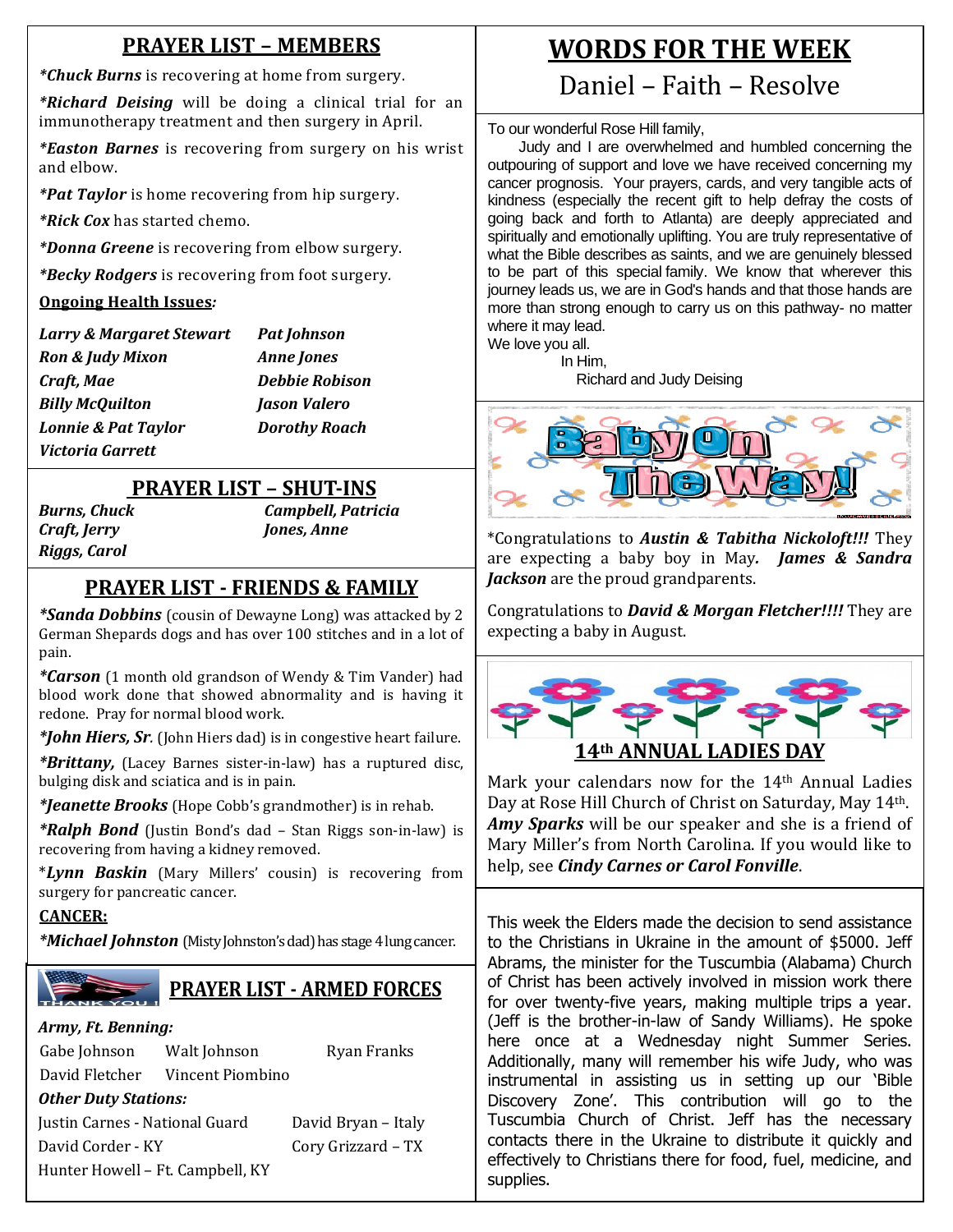

## **BROWN BAG OF COLUMBUS**

The Brown Bag item for this month is 500 **BOXES OF MACARONI AND CHEESE.** Deadline will be March 9th. You can also make a \$\$ donation and give to *Billy or Becky Rodgers*.

**LADIES BIBLE CLASS** Ladies Bible Class will meet on Tuesday at the church house at 10am.

#### **THURSDAY NIGHT BIBLE STUDY**

Thursday Night Bible Study will meet at 7pm at the church house.



## **LADS TO LEADERS**

| March 13      | L2L Pizza Lunch. Puppets and<br>Bible Bowl.                 |  |  |  |
|---------------|-------------------------------------------------------------|--|--|--|
| March 18      | L2L Practice Lock In                                        |  |  |  |
| March 20      | Puppet Practice (Bring your own<br>lunch) $12:30 \text{pm}$ |  |  |  |
| March 27      | L2L Potluck & Workshop                                      |  |  |  |
| April 3       | L2L Potluck & Workshop                                      |  |  |  |
| April 10      | <b>Puppet Presentation 6pm</b>                              |  |  |  |
| April 15 - 17 | <b>L2L Convention</b>                                       |  |  |  |



| Ladies Bible Class 10am    | March 8  |
|----------------------------|----------|
| Brown Bag Deadline         | March 9  |
| Thursday Bible Study 7pm   | March 10 |
| Time Change-Spring Forward | March 13 |
| L2L Puppet/Bible Bowl      | March 13 |
| Ladies Bible Class 10am    | March 15 |
| St. Patrick's Day          | March 17 |
| Thursday Bible Study 7pm   | March 17 |
| L2L Lock In/Practice       | March 18 |
| Bus Driver Bible Study 9am | March 19 |
| L2L Puppet Practice        | March 20 |
| Ladies Bible Class 10am    | March 22 |
| Ladies Day Meeting 6pm     | March 23 |
| Thursday Bible Study 7pm   | March 24 |
| L2L Potluck & Workshop     | March 27 |
| Ladies Bible Class 10am    | March 29 |



## **Staying in Touch with YOUth Feathers and Words Are a Lot Alike**

 There was once a man who declared himself to be the sworn enemy of a person with whom he worked. At every opportunity, this individual slammed his co-worker's reputation! No matter what he said by way of the negative, the object of his false accusations never responded in an ugly manner. Indeed, he simply treated the man who was maligning his character with kindness. One day, the criticizer had a change of heart and went to the fella and asked for forgiveness. The wounded party said he would pardon him if he would one thing: "*Go to the top of the highest mountain, cut open a bag of feathers and allow the wind to scatter the contents."* If the man would then go back and collect all the feathers, forgiveness would be given. The offender protested and said that such a task was impossible. "*That's right,"* replied the injured party, "*and so it is with the harsh things you've spoken about me. I will forgive you but know that the words themselves can't be retrieved. They're out there scattered aboard, still causing hurt and injustice."*

 The tongue is a difficult thing to control, isn't it (Jas. 3:3- 13)? Chances are the majority of us have misused our speech to hurt others, and if we've ever been the subject of gossip, we know how much it hurts to have bad things said about us. Words can heal or kill (Prov. 18:21), give hope or cause hopelessness ((Prov.18:8; 10:32) or they can save or condemn. If we would take these admonitions to heart and allow them to sink deep withing the mind, we might be less likely to "scatter the feathers" of harmful speech with the big wind of our mouth!

Richard Deising



Lesson 7 Moses - Birth through Burning Bush

## **Memory Verse:**

"My help comes from the Lord, who made heaven and earth." Psalm 121:2

For the next several weeks we will discuss Moses and how he was the man that God had chosen to help His people. We will start with his birth and his life through the seeing of the burning bush. We will learn how God's plans are much better than our own. Please discuss the stories with your children.